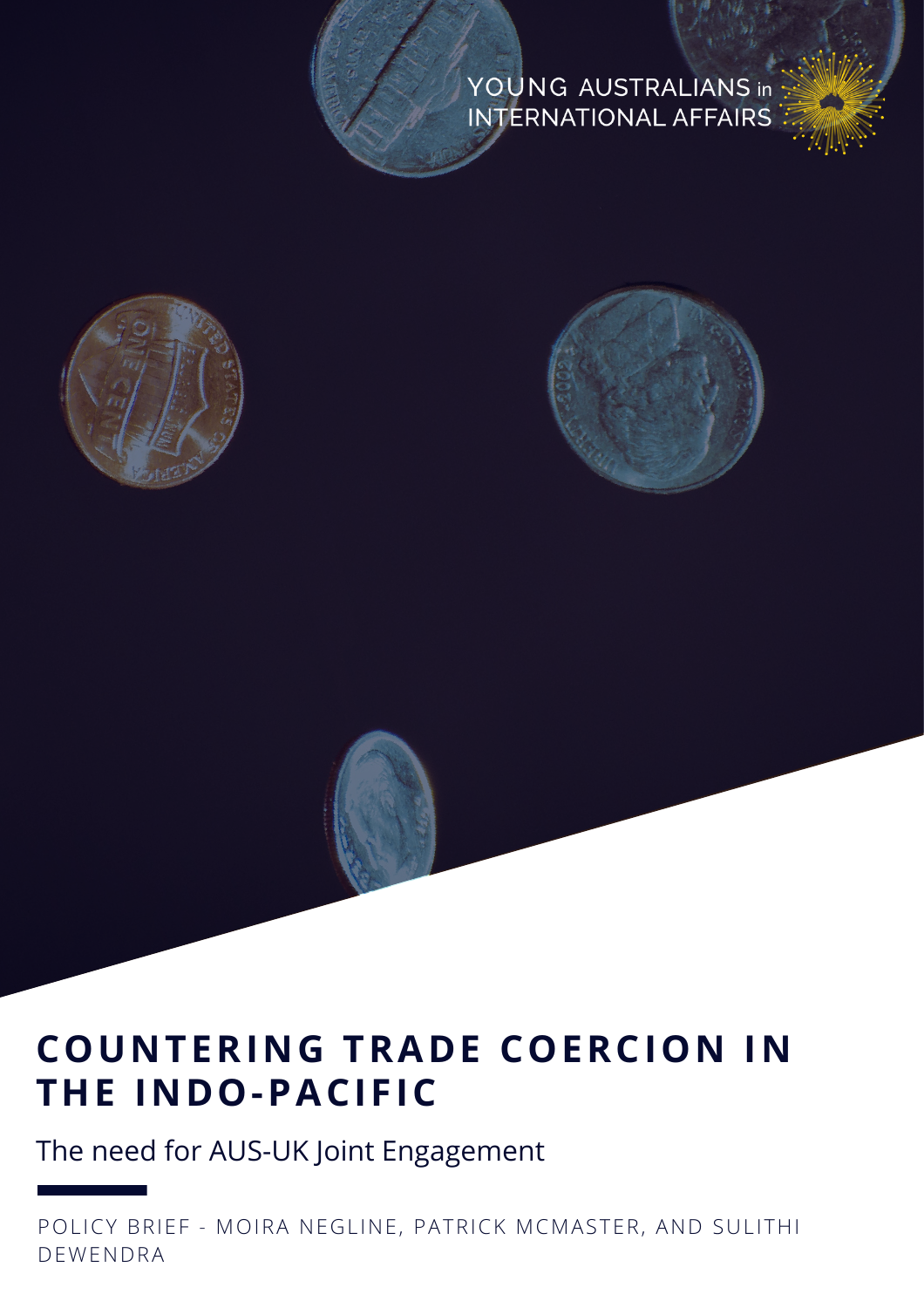#### **EXECUTIVE SUMMARY**

Amidst the flurry of transnational disputes that have occurred in the Indo-Pacific in recent years, trade coercion has been employed to the detriment of states that believe in the need for free and transparent norms in this region. The use of coercive trade tactics is of concern to Australia, and any state that wishes to engage in trade in the Indo-Pacific. Combatting trade coercion will necessitate a unified approach from likeminded states. With the newly signed Free Trade Agreement (FTA), Australia and the United Kingdom (UK) are ideally placed to construct pillars of resilience against trade coercion.

This policy brief makes three recommendations:

- 1. Add an appendix to the UK-Australia FTA that establishes a shared understanding by both parties against trade coercion.
- 2.Create a UK-Australia Trade Taskforce that is charged with bolstering resilience in the face of trade coercion.
- 3.Develop a shared resource hub, such as a website, which provides stakeholders with information and tools that can be used to counteract trade coercion.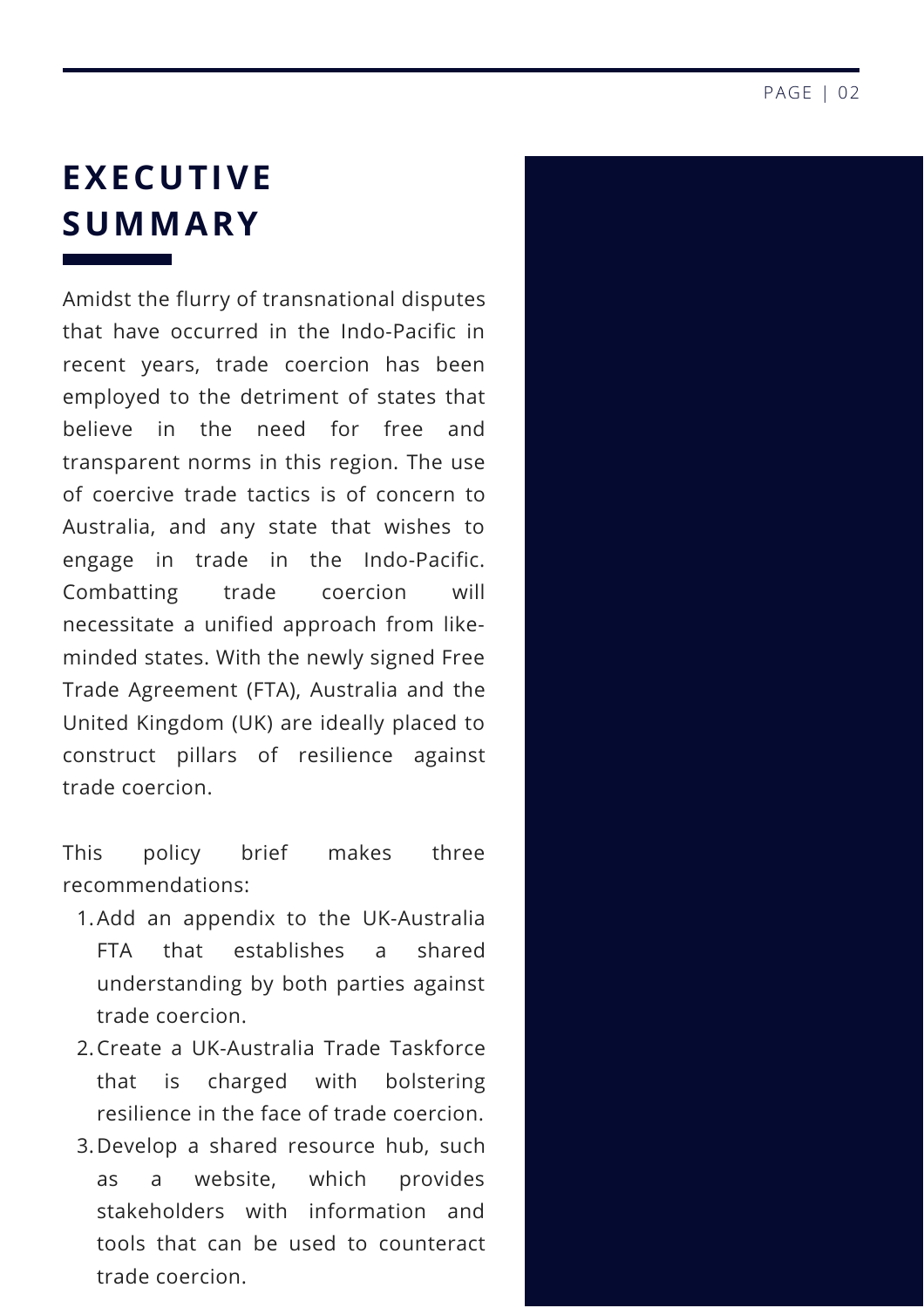## **BACKGROUND**

Trade coercion is defined as the use of practices such as quotas, anti-dumping measures and phytosanitary barriers to apply political pressure on a trade partner as part of a broader diplomatic dispute [1]. This practice has become increasingly common in the Indo-Pacific in recent years. The goals of trade coercion may be to try to obtain a certain policy direction by restricting trade or investment, or threatening to do so.

There has been an uptick in such activity since 2018, in most cases there is no official acknowledgement of the motivations behind such measures making them especially arbitrary and harmful [2]. This is exacerbated by the reluctance of perpetrating governments to admit to rule-breaking behaviour, as well as the ambiguous definition on what constitutes trade coercion. Furthermore, a lack of transparent reporting on trade coercion has not only allowed it to proliferate but also permitted offending states to escape condemnation and consequences [3].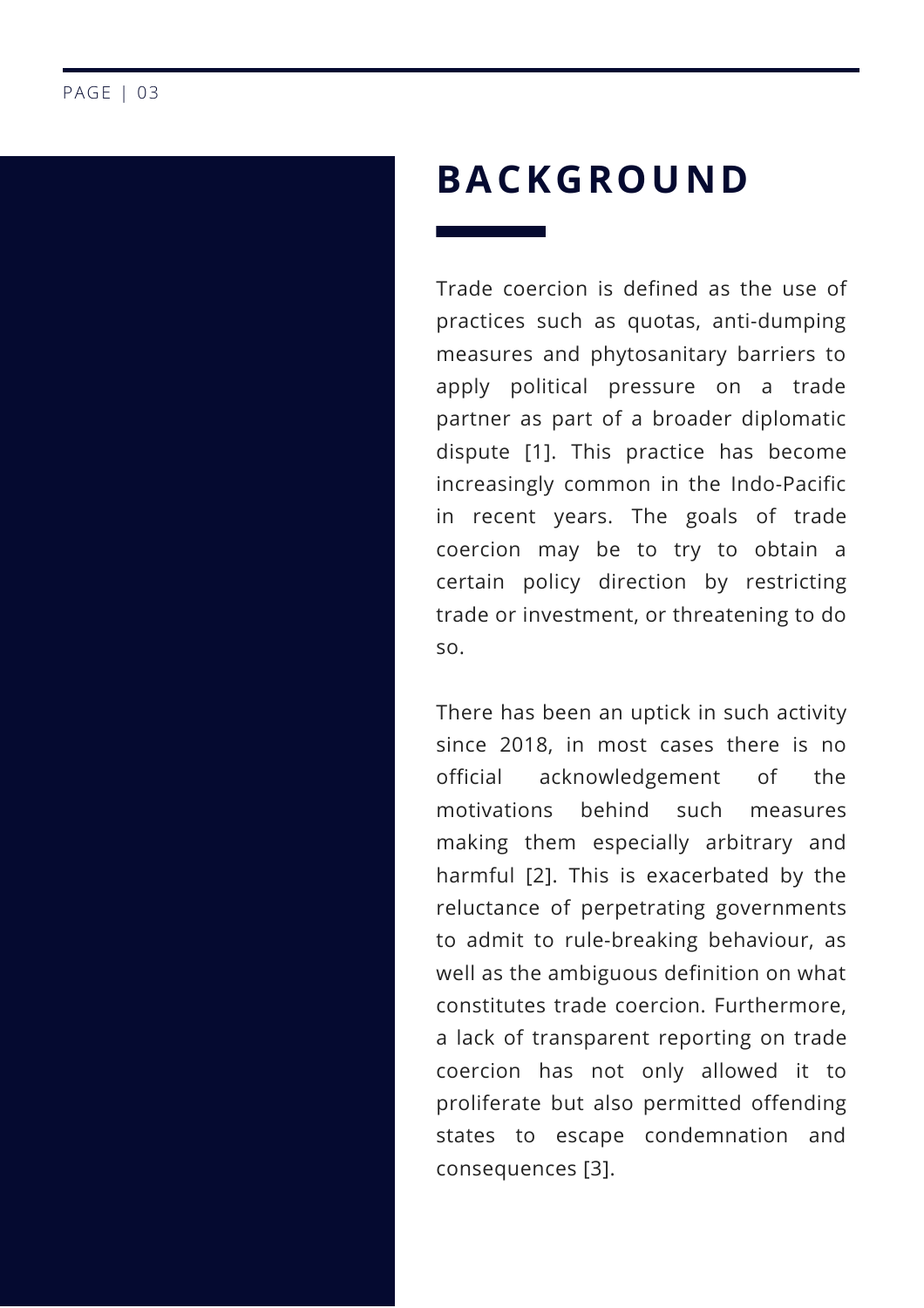## **BACKGROUND CONT.**

Australia has suffered from numerous incidences of trade coercion, ranging from state-issued threats to trade and tourism restrictions [4]. Notable examples include the anti-dumping investigation into Australian wine in August 2020, which was escalated by Australia to a World Trade Organisation (WTO) panel for examination [5]. The UK has also been susceptible to coercive behaviour due to its proximity with the European Union (EU) [6], as well as in retaliation to issues such as the British national (overseas) (BNO) visa scheme for Hong Kong Citizens.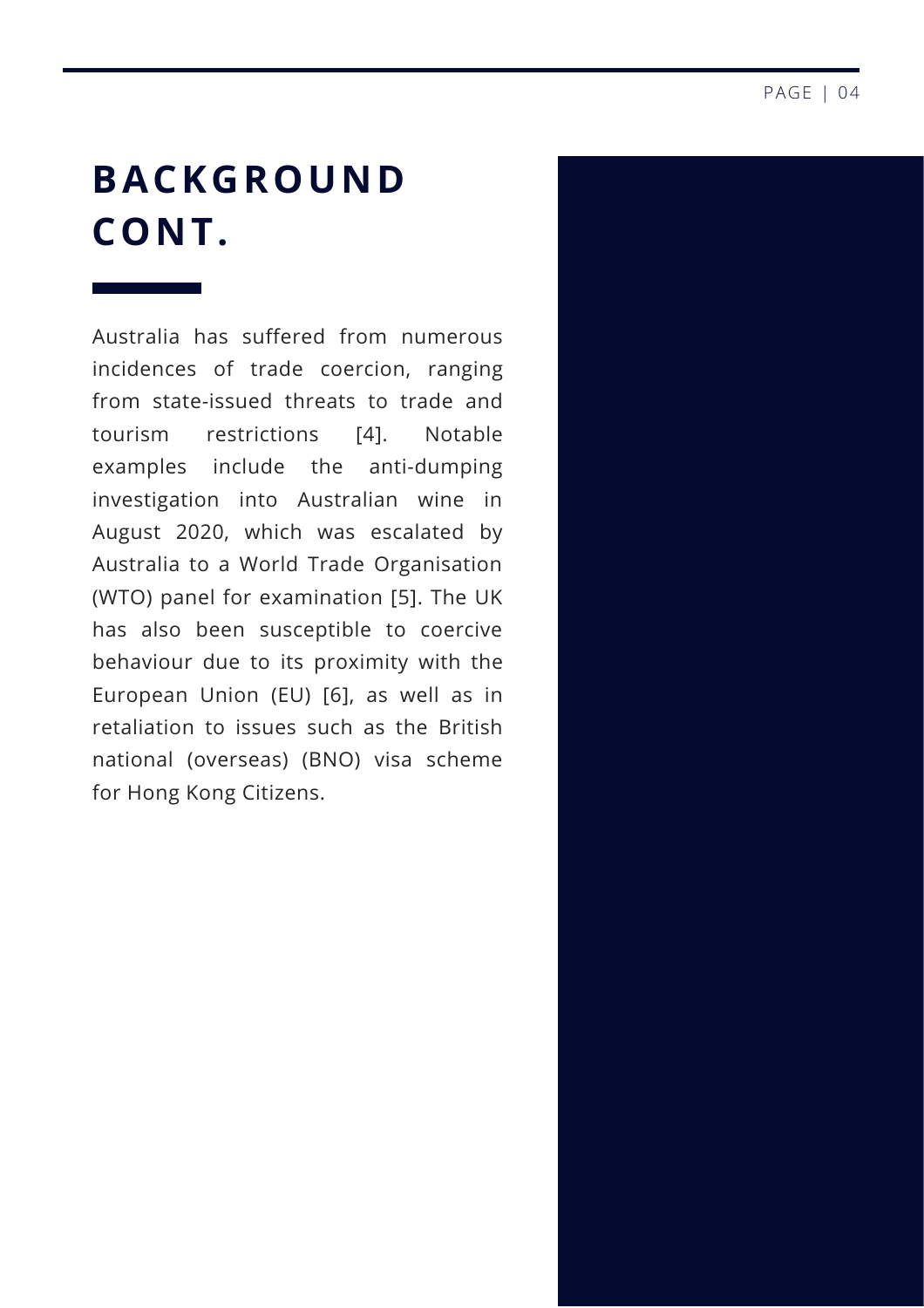#### **THE PROBLEM**

Trade coercion is a grievous threat to the economies of the Indo-Pacific. It breaches the core trade principle of non-discrimination [7]. Confidence in rules-based trade is also undermined when perpetrators apply trade coercion with impunity.

Noting the prominence of Australia and the United Kingdom in the Indo-Pacific, this brief highlights a unique opportunity to use bilateral partnership to alleviate trade coercion more broadly.

Trade coercion subjects states to exposed markets, and leaves businesses vulnerable. It also produces asymmetric power, impeding the prospect of a truly free Indo-Pacific as proposed in the Association of Southeast Asian Nations (ASEAN), Regional Comprehensive Economic Partnership (RCEP) and Asia-Pacific Economic Cooperation (APEC), among other regional agreements. This region comprises of 58% of the world's population, 63% of the world's gross domestic product [8], and 46% of the world's merchandise trade [9], making the need to eliminate trade coercion of paramount importance.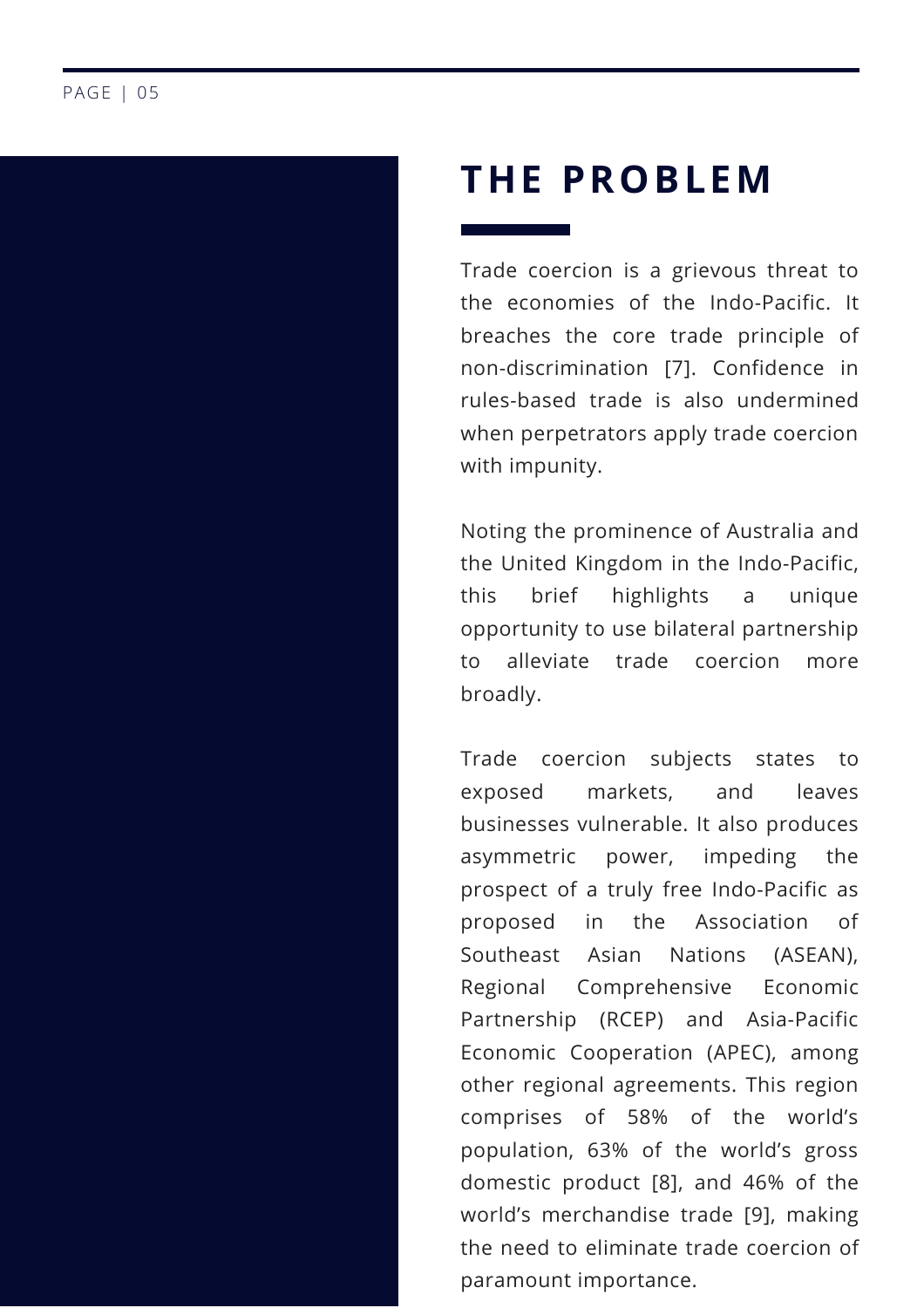## **THE PROBLEM CONT.**

The dispute resolution mechanisms presently available to states in the face of trade coercion are limited. The World Trade Organization (WTO) dispute settlement process is critiqued for excessive delays in dispute resolution. A lack of alternatives leaves countries vulnerable to further onslaught, particularly those that attempt to respond unilaterally to such activity as seen in Australia's case. The recommendations in this brief aim to create a binding obligation to denounce trade coercion without relying on good faith and comity principles.

The proposal contained in this pitch also aims to remedy a legislative gap to address the evolving issue of trade coercion, noting the absence thereof in any existing legislative framework.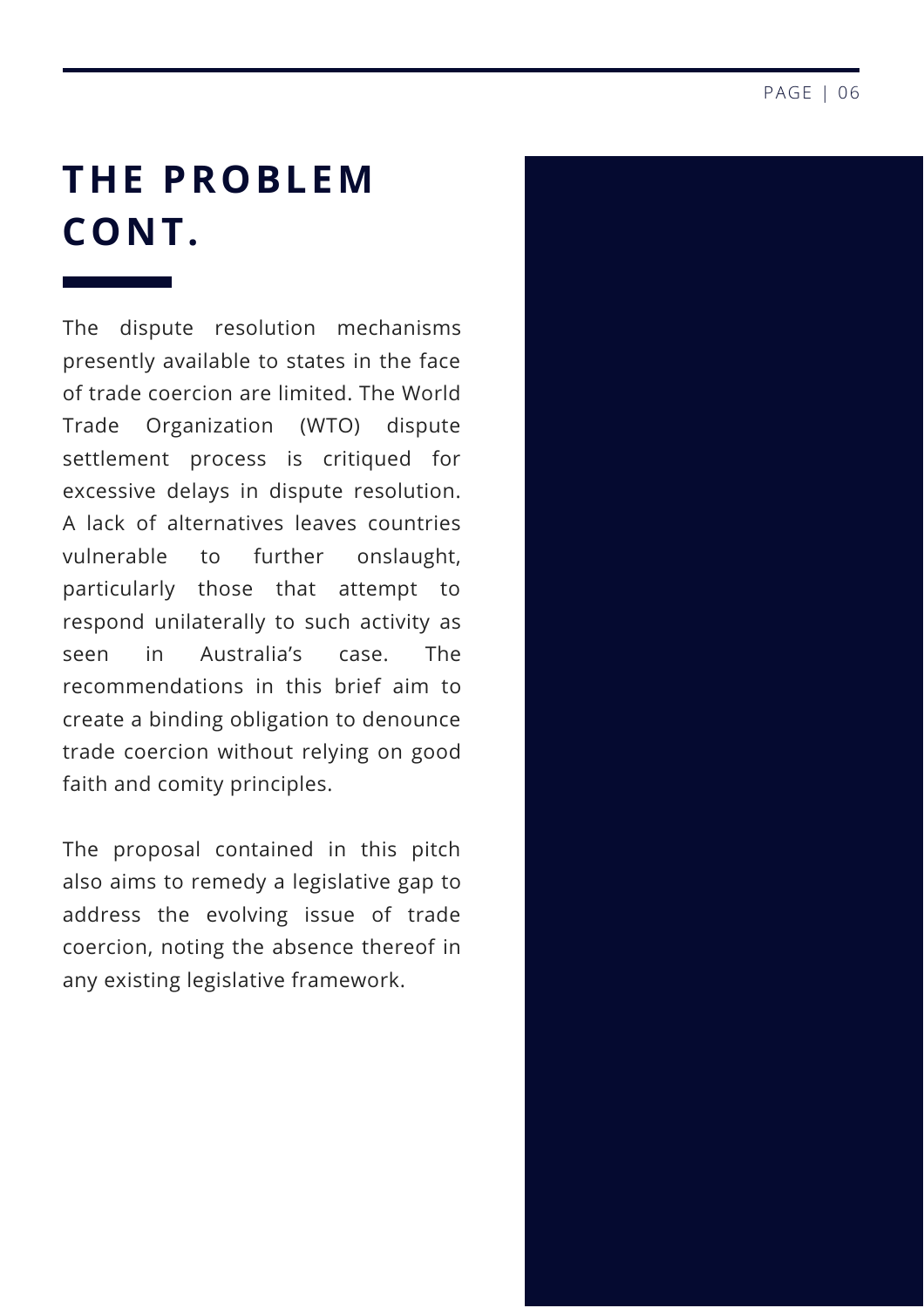### **P O L I C Y R E C O M M E N D A T I O N S**

**1 A d d a n a p p e n d i x t o t h e U K - A u s t r a l i a F T A t h a t e n s h r i n e s a s h a r e d understanding h e l d b y b o t h p a r t i e s a g a i n s t t r a d e c o e r c i o n**

T h e UK-Australia F T A , w hic h w a s vir t u ally signed la: s t December, presents a unique opportunity for both p a r tie s t o deepen strategic cooperation. Ha aile d a s a " g old standard" agreement [10], there is potential t o construct within it: its framework new pillars of resilience against trade coercion. The addition of an appendix to the FTA that commits both states to shared understanding and cooperation in the face of trade coercion w o uld bolstei r industry confidence.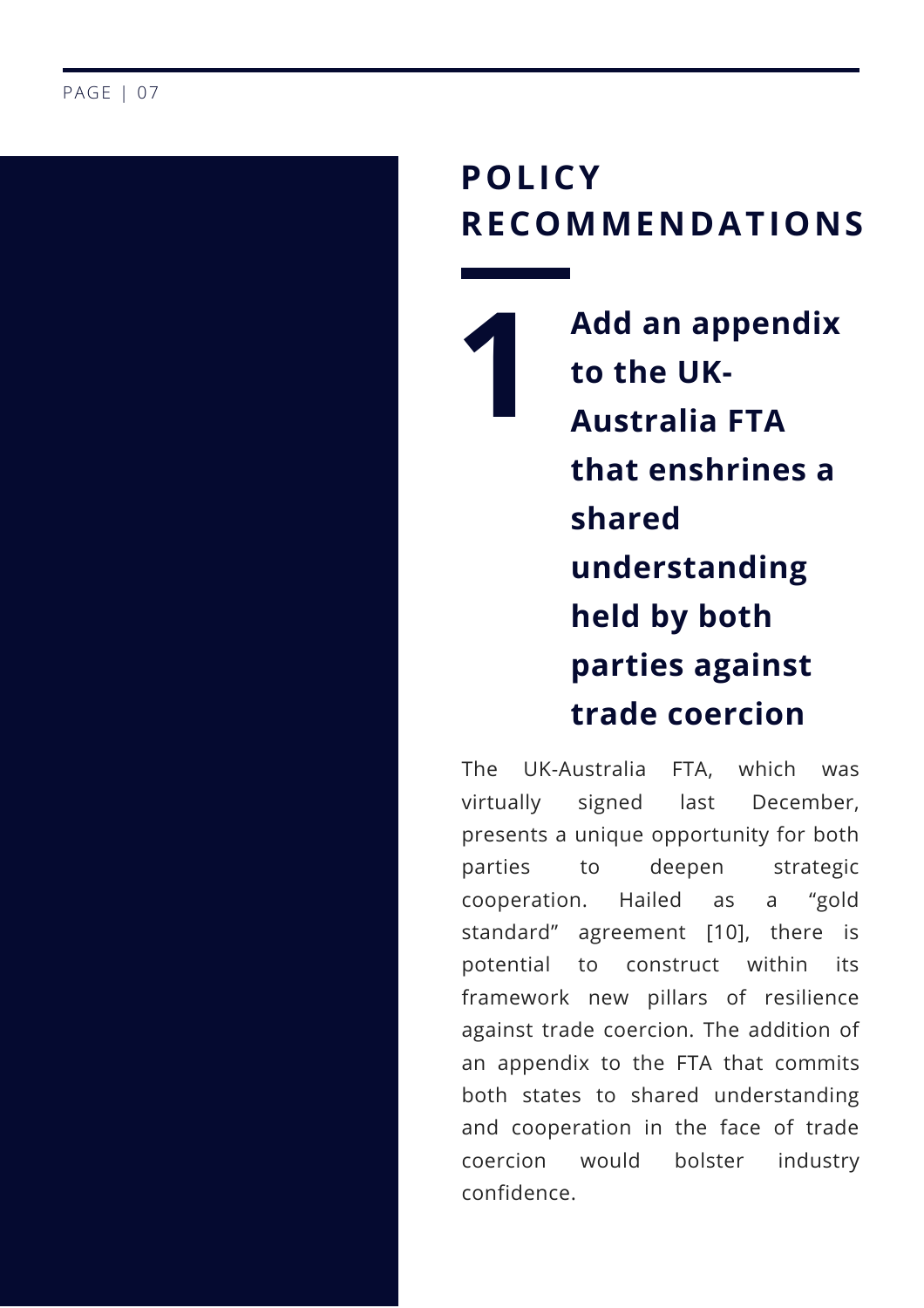It would also provide a further layer of protection for both Australian and British stakeholders. In presenting a united stance against trade coercion, Australia and the UK will set a standard for fair and open trade in the Indo-Pacific, encouraging other countries to follow suit.



**Create a UK-Australia trade taskforce that is charged with bolstering resilience in the face of trade coercion**

In the framework of the FTA, there is scope for establishing a joint trade taskforce between the UK and Australia with the main purpose of countering trade coercion through the promotion of bilateral cooperation. The task force would be charged with responding to trade coercion through the threepronged "Call out, Diversify and Respond" mechanism outlined below.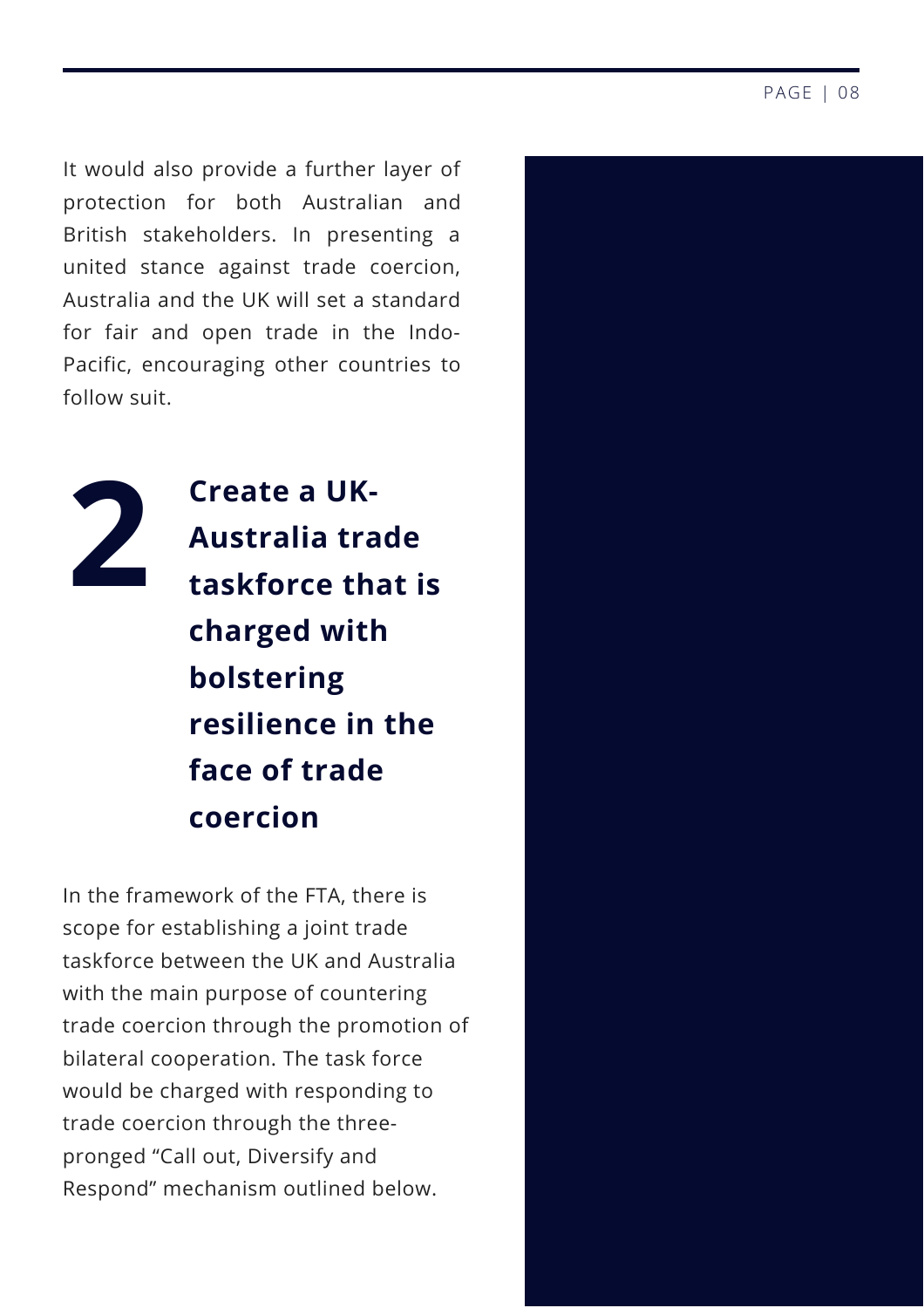

- Call out: Creating a public forum in which trade coercion is called out by both Australia and the UK.
- Diversify: Promoting trade diversification when there is a need to do so.
- Respond: Plan punitive diplomatic or economic responses to trade coercion that can be carried out in cooperation with like-minded states.

A similar initiative is being pursued by the European Union [11]. Former Australian Prime Minister Scott Morrison has also called for a dialogue with the United States to resist economic intimidation [12]. Clearly, such a taskforce is not without precedent, nor does it have to be limited to the UK and Australia; other like-minded states should be encouraged to join.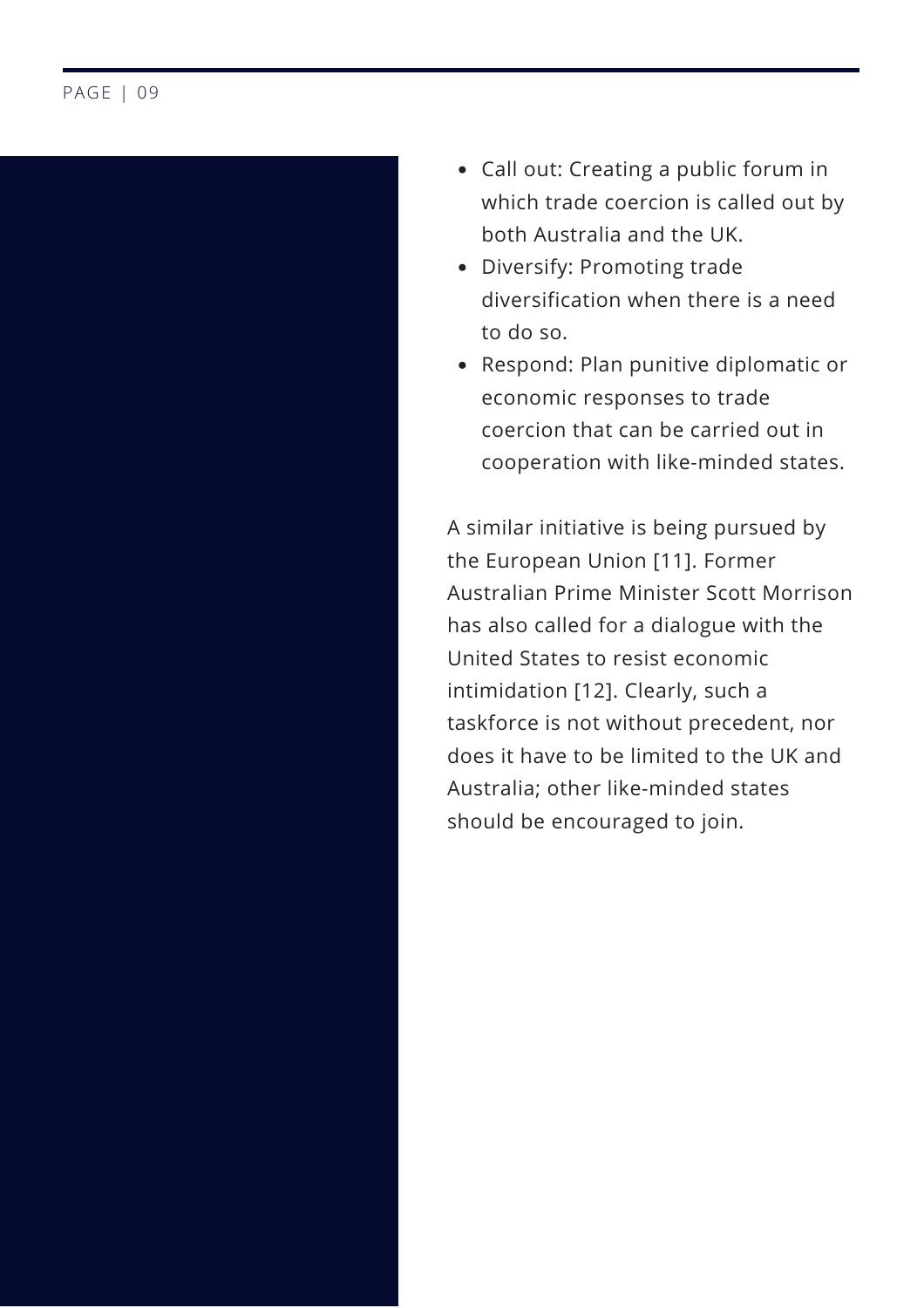**3 Develop a shared resource hub that provides stakeholders with information and tools that can be used to counteract trade coercion.**

Following the creation of a joint trade taskforce, Australia and the UK should pool resources to coordinate the overarching aim of "joint resilience". In practice, this means having a shared office to oversee relevant activities. It should also establish a website similar to that of Austrade or the UK's Department for [International](https://www.gov.uk/government/organisations/department-for-international-trade/about-our-services) Trade that gives advice to industry stakeholders and allows for information sharing between relevant UK and Australian trade bodies [13]. In combining resources, both Australia and the UK would benefit from increased leverage against perpetrators of trade coercion. Such a framework could also be extended to other Indo-Pacific states that share common values with Australia and the UK.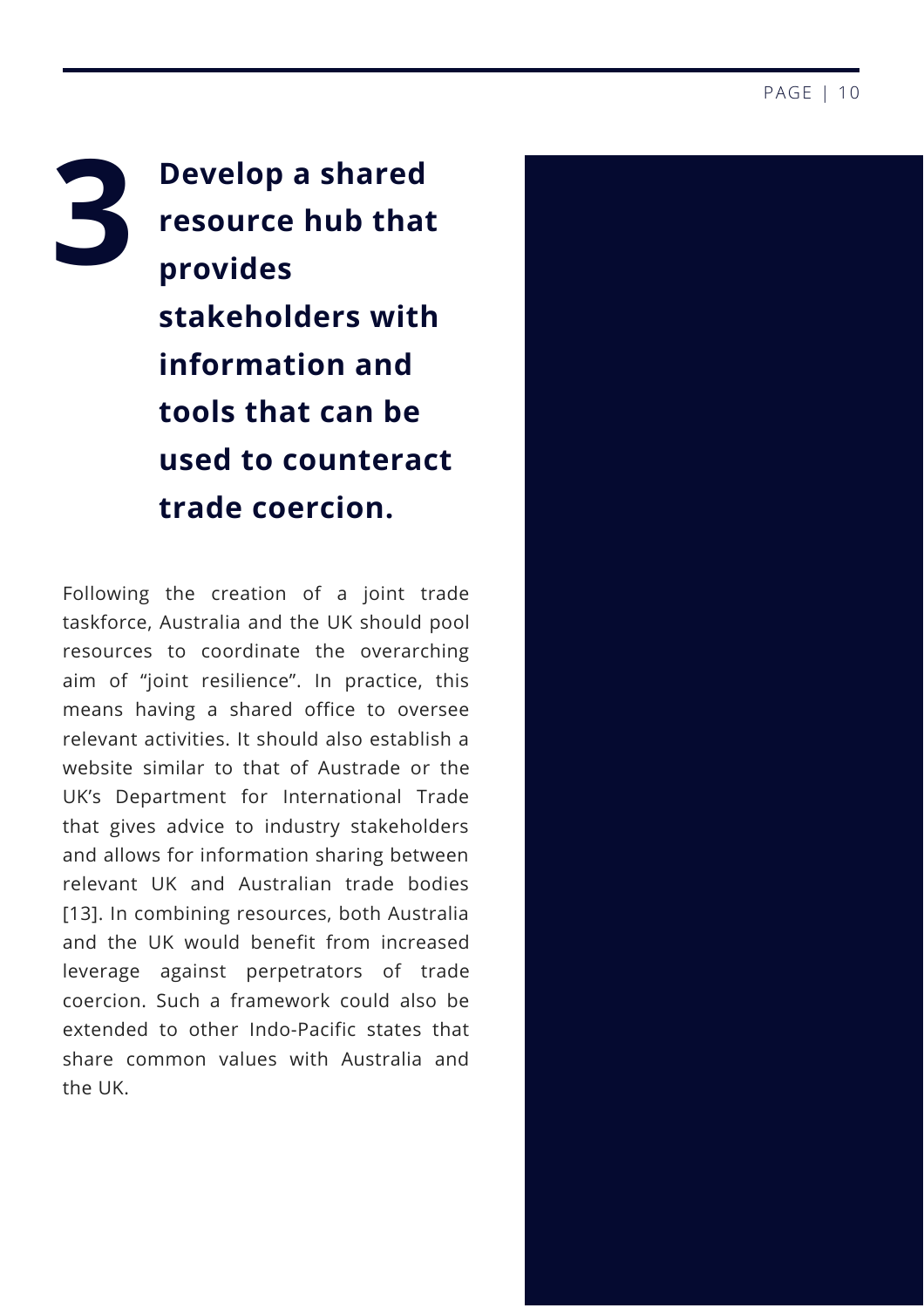## **CONCLUSION**

The weaponization of trade as a means to achieve political goals is of great concern to Indo-Pacific states and requires urgent attention to mitigate its consequences. Concrete action should be taken by Australia and the UK to protect related industries that engage in trade within the region. The signing of the FTA provides an opportunity to foster new economic ties that are resilient to trade coercion. Indeed, it is imperative that the FTA itself gives explicit mention to a unified stance against trade coercion. A joint trade task force between the UK and Australia should also be established, creating shared resources aimed at assisting relevant stakeholders. Such steps may appear limited in scope; however, the potential of a unified response presents real benefits to local industry in Australia and the UK whilst also being of high symbolic value in the region. Broadly, these proposed measures will foster more open and just trading practices in the Indo - Pacific.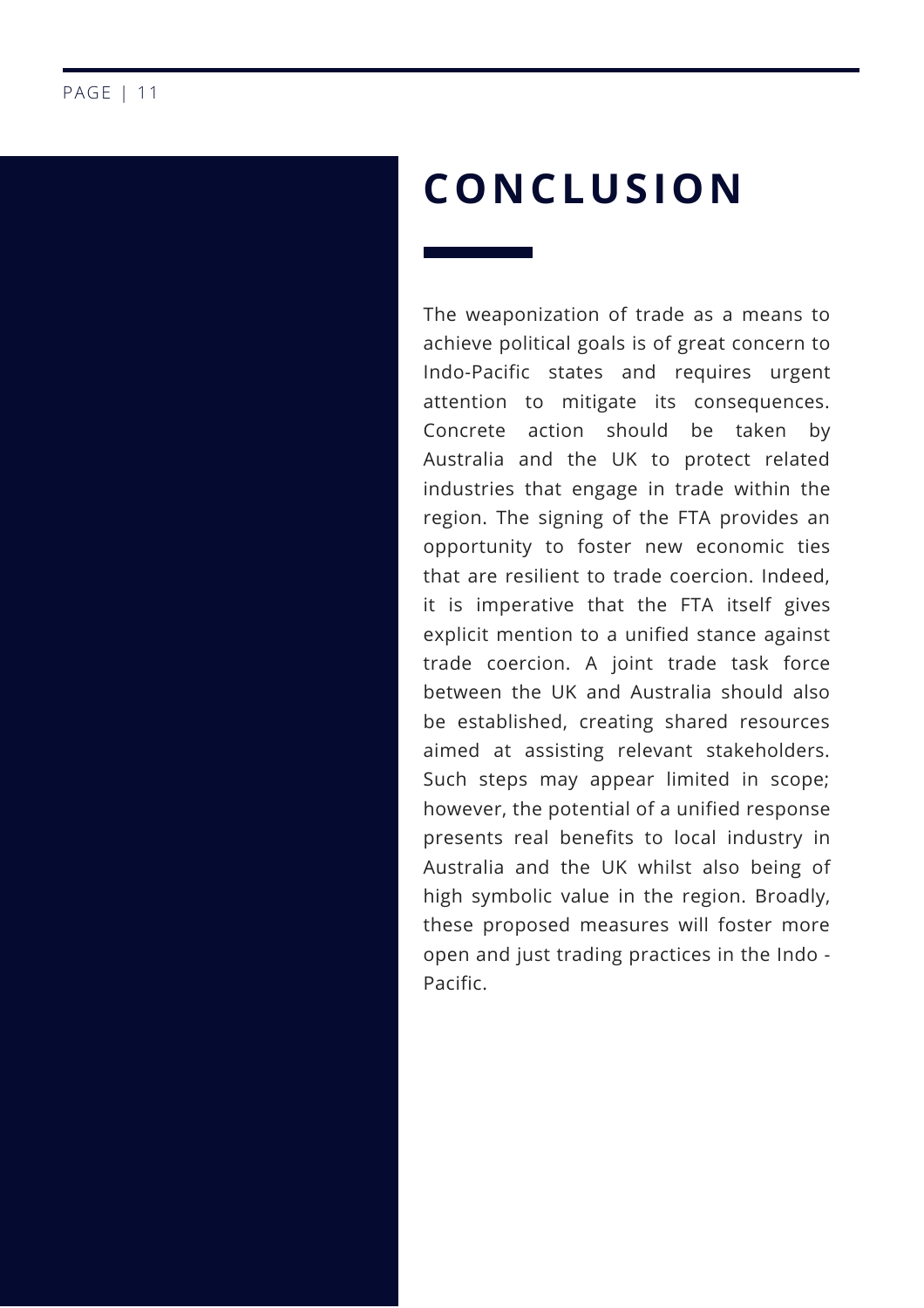#### PAGE | 12

*Sulithi Dewendra is working in Private International and Commercial Law at the Attorney General's Department. She holds a Bachelor of International and Global Studies and a Juris Doctor from the University of Sydney. Sulithi has a fierce interest in international trade law and international commercial dispute settlement.*

*Patrick McMaster is studying in London as part of the London School of Economics and Peking University Dual Master in International Affairs. Patrick's research interests lie in Indo-Pacific regional security and Chinese politics and public policy.*

*Moira Negline is completing her Bachelor of Arts at the University of Melbourne, studying Politics and International Studies and Asian Studies. Moira is interested in foreign policy, politics of the Philippines and China, as well as Indo-Pacific geopolitics and security.*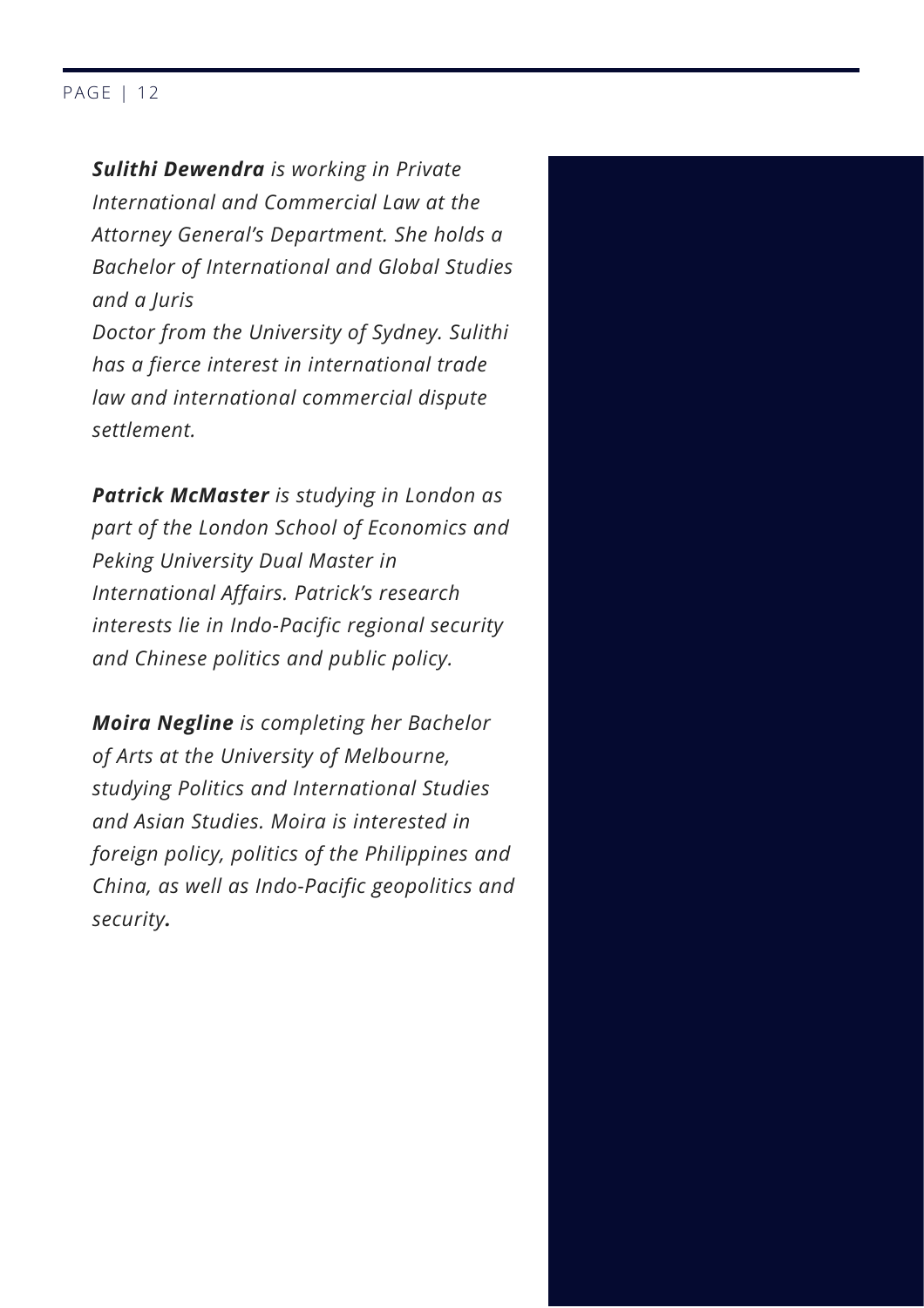This Policy Brief has been published as a part of Young Australians in International Affairs and La Trobe Asia's *Emerging Leader's Dialogue on Australia and the UK in the Indo-Pacific*. Supported by the UK High Commission Canberra, the program brought together 30 young leaders from Australia and the UK. Over five weeks, participants engaged with diplomats, academics and industry experts on all things Australia and the UK in the maritime Indo-Pacific.

The views in this Policy Brief do not represent the views of any organisations.



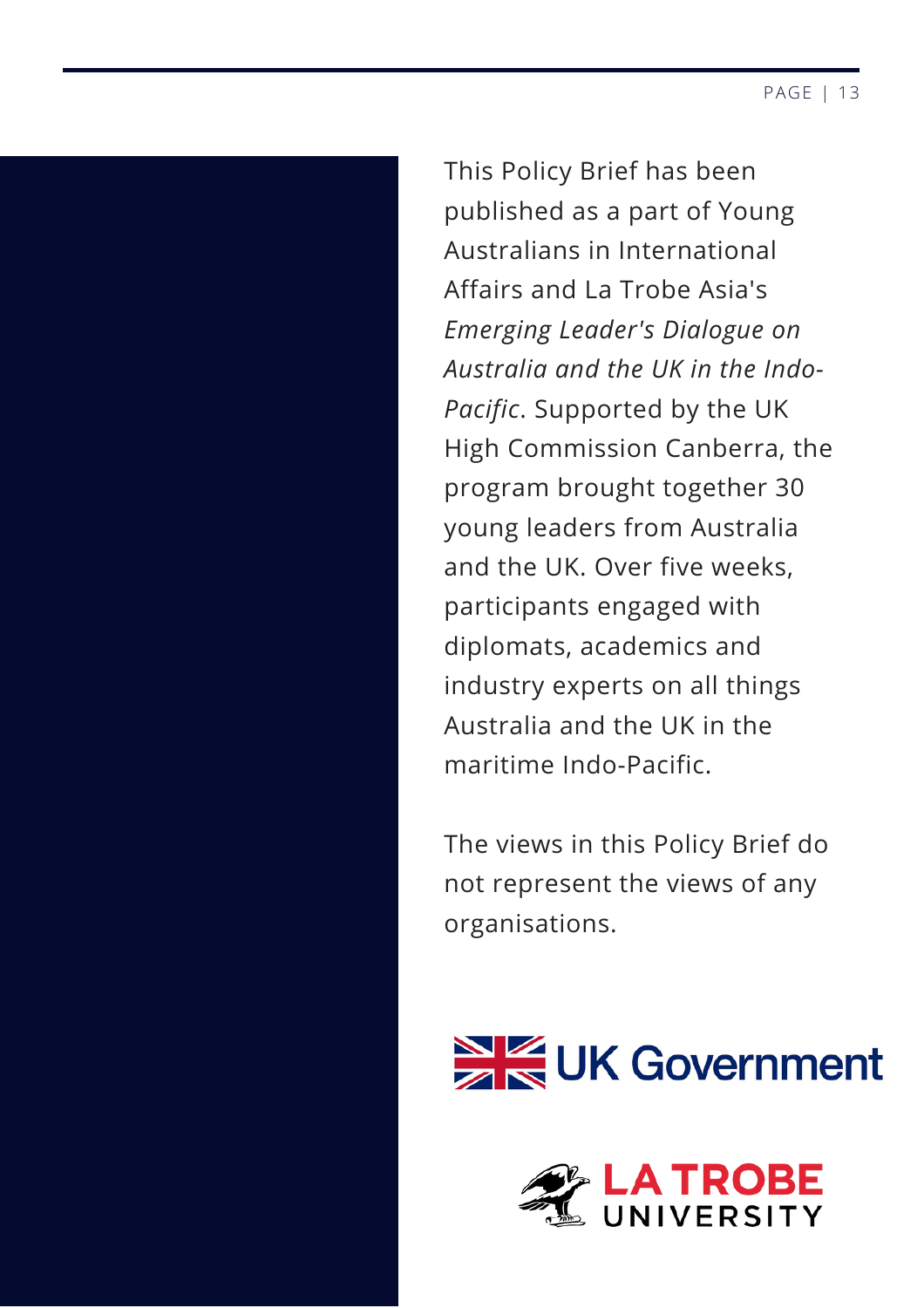## **REFERENCES**

[1] Asia Society, (2021), Responding to Trade Coercion: A Growing Threat to the Global Trading System, [https://asiasociety.org/policy-institute/events/responding-trade](https://asiasociety.org/policy-institute/events/responding-trade-coercion-growing-threat-global-trading-system)coercion-growing-threat-global-trading-system.

[2] Hanson, F., Currey, E., Beattie, T. (2020). The Chinese Communist Party's coercive diplomacy: Policy Brief (Report No. 36/2020). Retrieved 2 March 2022 from the International Cyber Policy Centre, Australian Strategic Policy Institute, Analysis and Policy Observatory website, [https://apo.org.au/node/307991.](https://apo.org.au/node/307991)

[3] Cutler, W., Wilson, J., Choi, S., Finny, C., Hackenbroich, J., Horton, D., Lee-Makiyama, H., Palit, A., Pambayo, I. Pitakdumrongkit, K., Suzuki, Y., Barradas, R. (2021), Responding to Trade Coercion: A growing threat to the global trading systems, Retrieved 2 March 2022 from the Perth USAsia Centre, [https://perthusasia.edu.au/getattachment/e1419c93-89c9-4016-b8cc-](https://perthusasia.edu.au/getattachment/e1419c93-89c9-4016-b8cc-769eeefd9f9f/PU-228-TradeCoerc_8pp_WEB.pdf.aspx?lang=en-AU)769eeefd9f9f/PU-228-TradeCoerc\_8pp\_WEB.pdf.aspx?lang=en-AU.

[4] Hanson et al. (2020), The Chinese Communist Party's coercive diplomacy.

[5] World Trade Organization (2022), Panel established to examine Chinese duties on imported Australian wine, Retrieved 2 March 2022 from [https://www.wto.org/english/news\\_e/news21\\_e/dsb\\_26oct21\\_e.htm](https://www.wto.org/english/news_e/news21_e/dsb_26oct21_e.htm).

[6] Hackenbroich, J. (2022), Tough trade: The hidden costs of economic coercion, Retrieved 2 March 2022 from the European Council on Foreign Affairs, <https://ecfr.eu/publication/tough-trade-the-hidden-costs-of-economic-coercion/>.

 $\overline{a}$ [https://www.wto.org/english/thewto\\_e/whatis\\_e/tif\\_e/fact2\\_e.htm](https://www.wto.org/english/thewto_e/whatis_e/tif_e/fact2_e.htm). [7] World Trade Organization, (n.d), Principles of the trading system, Retrieved 2 March 2022 from The World Trade Organization,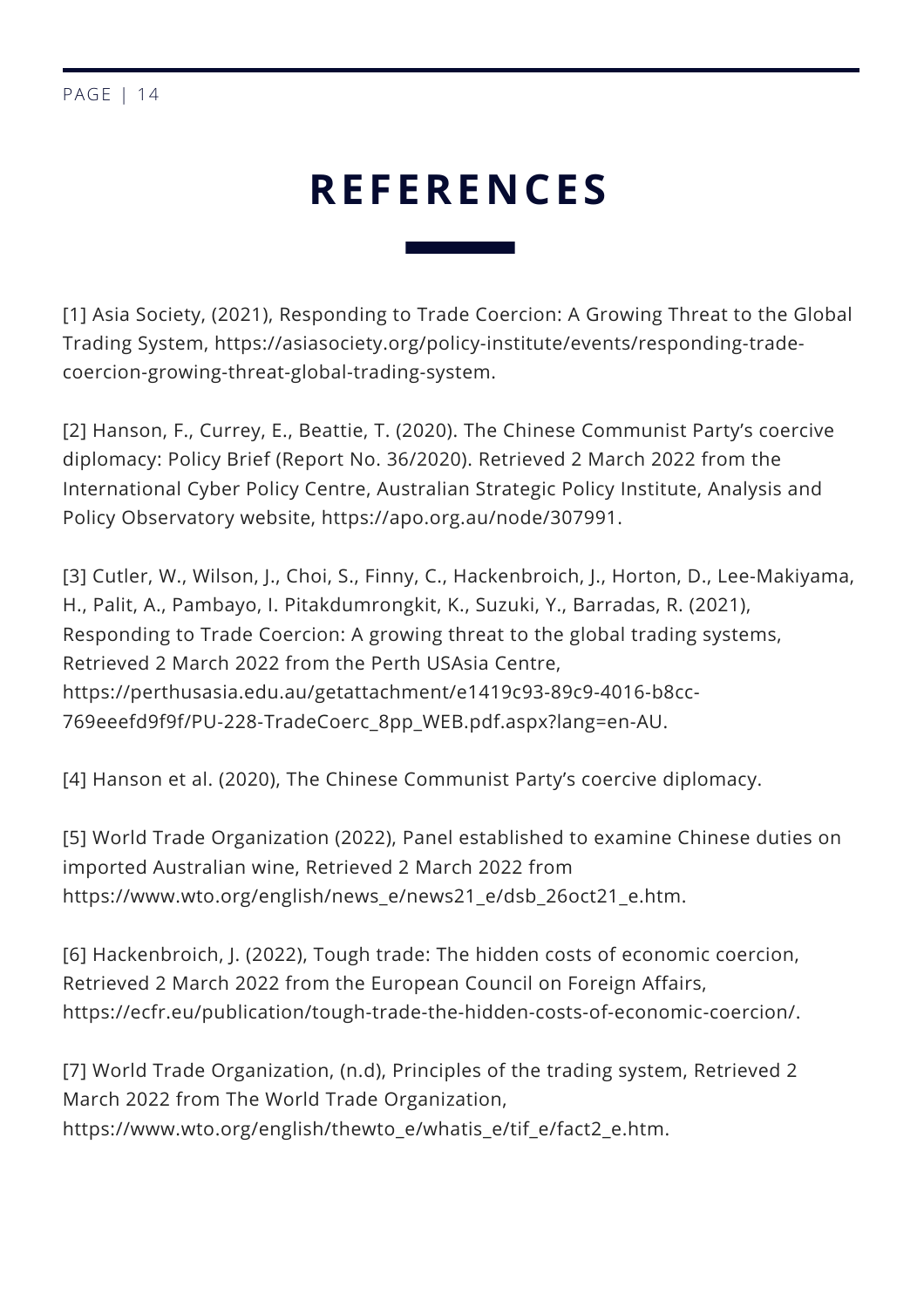```
PAGE | 15
```
# **REFERENCES CONT.**

[8] GDP and Population Figures based on 2020 IMF World Economic Outlook figures, Retrieved on 2 March 2022 from The International Monetary Fund, [https://www.imf.org/en/Publications/WEO/Issues/2020/09/30/world-economic](https://www.imf.org/en/Publications/WEO/Issues/2020/09/30/world-economic-outlook-october-2020)outlook-october-2020.

[9] World Trade Organisation, (2020), World Trade Statistical Review 2020: Chapter III: World trade and GDP, 2019-20, [https://www.wto.org/english/res\\_e/statis\\_e/wts2020\\_e/wts2020chapter03\\_e.pdf](https://www.wto.org/english/res_e/statis_e/wts2020_e/wts2020chapter03_e.pdf).

[10] Department of Foreign Affairs and Trade, (n.d), Australia-United Kingdom Free Trade Agreement, Retrieved on 2 March 2022 from Department of Foreign Affairs and Trade, [https://www.dfat.gov.au/trade/agreements/not-yet-in-force/aukfta.](https://www.dfat.gov.au/trade/agreements/not-yet-in-force/aukfta)

[11] International Monetary Fund, (2020), World Economic Outlook: A Long and Difficult Ascent. Washington, DC, October, https://ec.europa.eu/info/law/better[regulation/have-your-say/initiatives/12803-Trade-mechanism-to-deter-&-counteract](https://ec.europa.eu/info/law/better-regulation/have-your-say/initiatives/12803-Trade-mechanism-to-deter-&-counteract-coercive-action-by-non-EU-countries_en)coercive-action-by-non-EU-countries\_en.

[12] Phillip Coorey, (11 August 2021), US-Australia talks needed to combat economic coercion: PM, Retrieved from the Australian Financial Review, [https://www.afr.com/politics/federal/us-australia-talks-needed-to-combat-economic](https://www.afr.com/politics/federal/us-australia-talks-needed-to-combat-economic-coercion-pm-20210811-p58hpk)coercion-pm-20210811-p58hpk.

[13] Department for International Trade, (n.d.), About Our Services, Retrieved from [https://www.gov.uk/government/organisations/department-for-international](https://www.gov.uk/government/organisations/department-for-international-trade/about-our-services)trade/about-our-services.